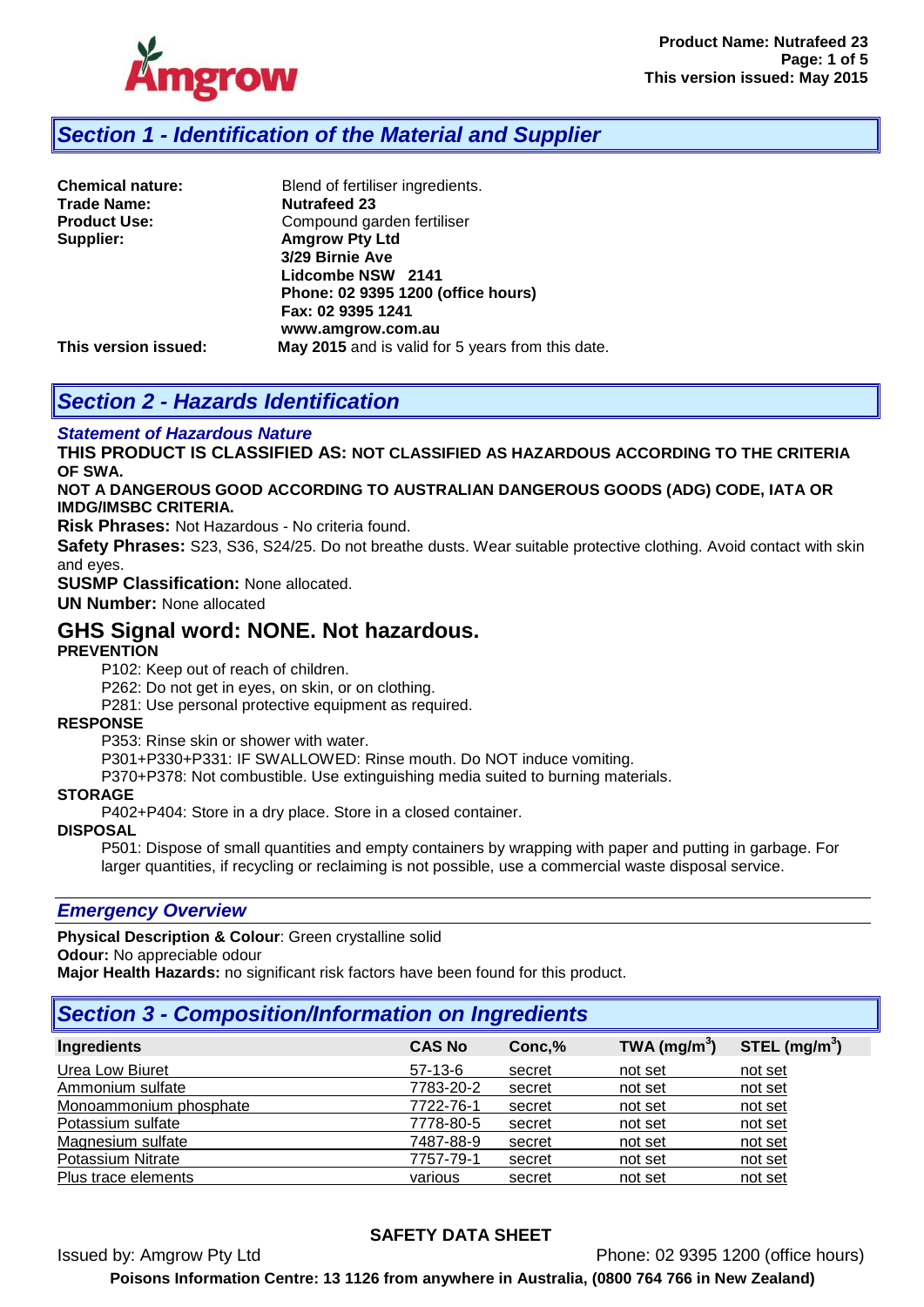

*This is a commercial product whose exact ratio of components may vary slightly. Minor quantities of other non hazardous ingredients are also possible.*

*The SWA TWA exposure value is the average airborne concentration of a particular substance when calculated over a normal 8 hour working day for a 5 day working week. The STEL (Short Term Exposure Limit) is an exposure value that may be equalled (but should not be exceeded) for no longer than 15 minutes and should not be repeated more than 4 times per day. There should be at least 60 minutes between successive exposures at the STEL. The term "peak "is used when the TWA limit, because of the rapid action of the substance, should never be exceeded, even briefly.*

# *Section 4 - First Aid Measures*

#### **General Information:**

You should call The Poisons Information Centre if you feel that you may have been poisoned, burned or irritated by this product. The number is 13 1126 from anywhere in Australia (0800 764 766 in New Zealand) and is available at all times. Have this SDS with you when you call.

**Inhalation:** No first aid measures normally required. However, if inhalation has occurred, and irritation has developed, remove to fresh air and observe until recovered. If irritation becomes painful or persists more than about 30 minutes, seek medical advice.

**Skin Contact:** Gently brush away excess particles. Wash gently and thoroughly with water (use non-abrasive soap if necessary) for 5 minutes or until chemical is removed.

**Eye Contact:** If irritation does occur, flush contaminated eye(s) with lukewarm, gently flowing water for 15 minutes or until the product is removed. Obtain medical advice if irritation becomes painful or lasts more than a few minutes. Take special care if exposed person is wearing contact lenses.

**Ingestion:** If product is swallowed or gets in mouth, do NOT induce vomiting; wash mouth with water and give some water to drink. If symptoms develop, or if in doubt contact a Poisons Information Centre 13 11 26 or a doctor.

# *Section 5 - Fire Fighting Measures*

**Fire and Explosion Hazards**: There is no risk of an explosion from this product under normal circumstances if it is involved in a fire.

Fire decomposition products from this product are likely to be irritating if inhaled. May evolve ammonia and oxides of nitrogen, phosphorus and potassium when heated to decomposition.

**Extinguishing Media:** Not combustible. Use extinguishing media suited to burning materials.

**Fire Fighting:** If a significant quantity of this product is involved in a fire, call the fire brigade.

| <b>Flash point:</b>              | Does not burn.                  |
|----------------------------------|---------------------------------|
| <b>Upper Flammability Limit:</b> | Does not burn.                  |
| <b>Lower Flammability Limit:</b> | Does not burn.                  |
| <b>Autoignition temperature:</b> | Not applicable - does not burn. |
| <b>Flammability Class:</b>       | Does not burn.                  |
|                                  |                                 |

# *Section 6 - Accidental Release Measures*

**Accidental release:** Minor spills do not normally need any special cleanup measures. In the event of a major spill, prevent spillage from entering drains or water courses. Wear protective clothing including impervious gloves and safety goggles. All skin should be covered. Thoroughly launder protective clothing before storage or re-use. Stop leak if safe to do so, and contain spill. Sweep up and shovel or collect recoverable product into labelled containers for recycling or salvage, and dispose of promptly. If a significant quantity of material enters drains, advise emergency services. Refer to product label for specific instructions. Full details regarding disposal of used containers, spillage and unused material may be found on the label. If there is any conflict between this MSDS and the label, instructions on the label prevail. Ensure legality of disposal by consulting regulations prior to disposal. This product may be suitable for disposal in land fill.

# *Section 7 - Handling and Storage*

*Handling:* Keep exposure to this product to a minimum, and minimise the quantities kept in work areas. Check Section 8 of this SDS for details of personal protective measures, and make sure that those measures are followed. The measures detailed below under "Storage" should be followed during handling in order to minimise risks to persons using the product in the workplace. Also, avoid contact or contamination of product with incompatible materials listed in Section 10.

*Storage:* Store in cool, dry area removed from foodstuffs. Ensure containers are labelled, protected from physical damage and sealed when not in use. Do not allow to come into contact with water either from rain, condensation or the surface on which it is stored. Bagged fertilisers should be stored under cover and out of direct sunlight. If stacking is necessary, bulk bags should be stored in a stable manner, preferably in a pyramidal style. The pallet Capacity

## **SAFETY DATA SHEET**

Issued by: Amgrow Pty Ltd Phone: 02 9395 1200 (office hours)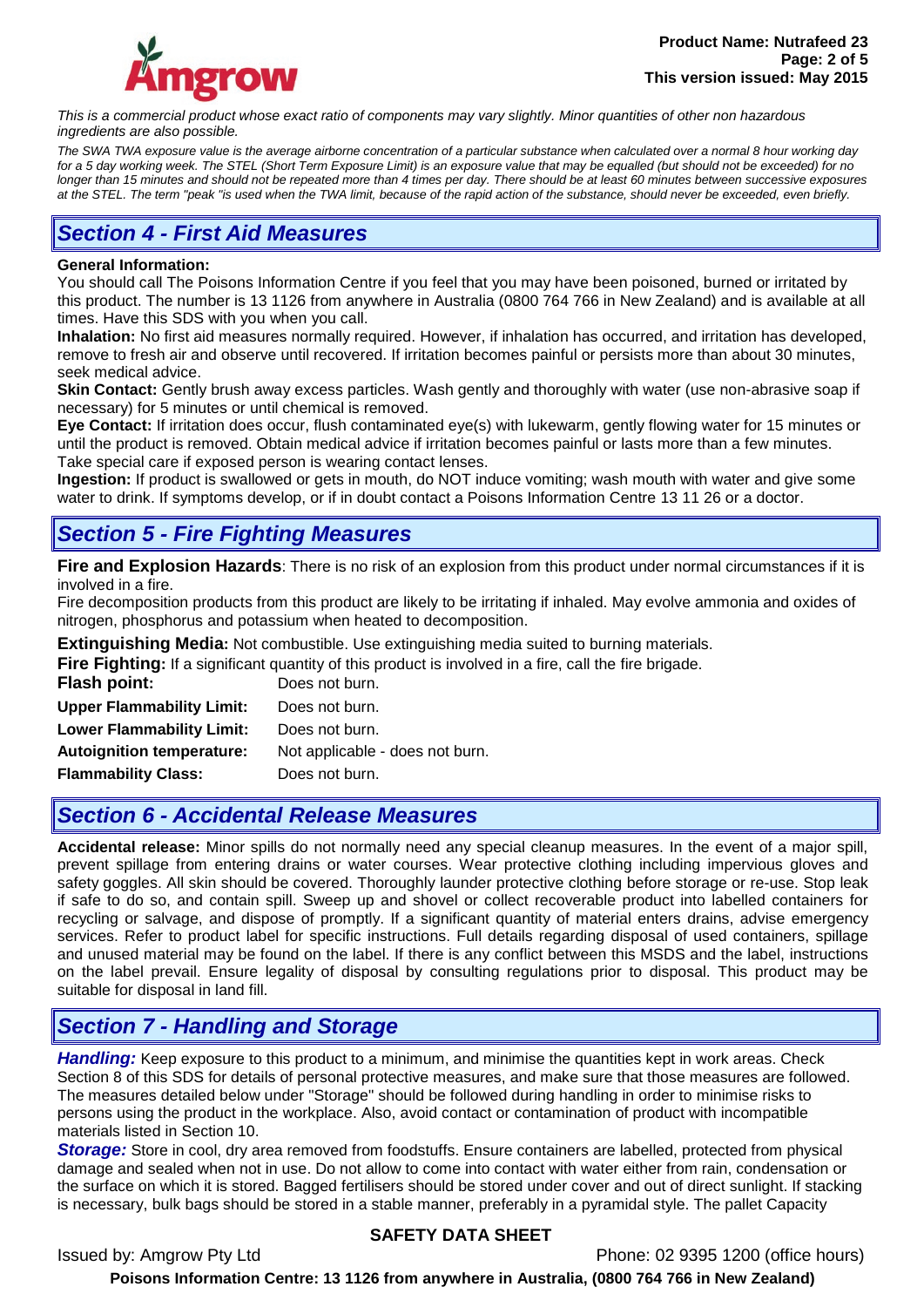

Rating (Design Weight) should not be exceeded on the bottom tier for other packs. High stacking should be avoided as pressure promotes caking. Store away from farm chemicals eg insecticides, fungicides and herbicides. This product when stored in a confined, unventilated space can give off ammonia or other odour and lead to the depletion of oxygen within this space and other confined areas.

# *Section 8 - Exposure Controls and Personal Protection*

The following Australian Standards will provide general advice regarding safety clothing and equipment: Respiratory equipment: **AS/NZS 1715**, Protective Gloves: **AS 2161**, Occupational Protective Clothing: AS/NZS 4501 set 2008, Industrial Eye Protection: **AS1336** and **AS/NZS 1337**, Occupational Protective Footwear: **AS/NZS2210**.

**SWA Exposure Limits TWA (mg/m<sup>3</sup> ) STEL (mg/m<sup>3</sup> )** Exposure limits have not been established by SWA for any of the significant ingredients in this product.

#### *Personal Protection*

No special equipment is usually needed when occasionally handling small quantities. The following instructions are for bulk handling or where regular exposure in an occupational setting occurs without proper containment systems. **Ventilation:** No special ventilation requirements are normally necessary for this product. However make sure that the work environment remains clean and that dusts are minimised.

**Eye Protection:** Eye protection such as protective glasses or goggles is recommended when this product is being used.

**Skin Protection:** You should avoid contact even with mild skin irritants. Therefore you should wear suitable impervious elbow-length gloves and facial protection when handling this product. See below for suitable material types.

**Protective Material Types:** We suggest that protective clothing be made from the following materials: cotton, rubber, PVC.

**Respirator:** If there is a significant chance that dusts are likely to build up in the area where this product is being used, we recommend that you use a suitable Dust Mask. Otherwise, not normally necessary.

Safety deluge showers should, if practical, be provided near to where this product is being handled commercially.

# *Section 9 - Physical and Chemical Properties:*

| <b>Physical Description &amp; colour:</b><br>Odour:<br><b>Boiling Point:</b><br><b>Freezing/Melting Point:</b><br><b>Volatiles:</b><br><b>Vapour Pressure:</b><br><b>Vapour Density:</b><br><b>Specific Gravity:</b><br><b>Water Solubility:</b><br>pH:<br><b>Volatility:</b><br><b>Odour Threshold:</b><br><b>Evaporation Rate:</b><br><b>Coeff Oil/water Distribution:</b> | Green Crystalline solid<br>No appreciable odour.<br>Not relevant<br>No data<br>No specific data. Expected to be low at 100°C.<br>Negligible at normal ambient temperatures.<br>Not relevant<br>No data.<br>Slightly soluble.<br>No data.<br>Negligible at normal ambient temperatures.<br>No data.<br>Not applicable.<br>No data |
|------------------------------------------------------------------------------------------------------------------------------------------------------------------------------------------------------------------------------------------------------------------------------------------------------------------------------------------------------------------------------|----------------------------------------------------------------------------------------------------------------------------------------------------------------------------------------------------------------------------------------------------------------------------------------------------------------------------------|
| <b>Autoignition temp:</b>                                                                                                                                                                                                                                                                                                                                                    | Not applicable.<br>Not applicable - does not burn.                                                                                                                                                                                                                                                                               |
| <b>Viscosity:</b>                                                                                                                                                                                                                                                                                                                                                            |                                                                                                                                                                                                                                                                                                                                  |

# *Section 10 - Stability and Reactivity*

**Reactivity:** This product is unlikely to react or decompose under normal storage conditions. However, if you have any doubts, contact the supplier for advice on shelf life properties.

**Conditions to Avoid:** Keep containers tightly closed. Containers should be kept dry.

**Incompatibilities:** Compatible with most commonly used materials

**Fire Decomposition:** May evolve ammonia and oxides of nitrogen, phosphorus and potassium when heated to decomposition.

**Polymerisation:** This product will not undergo polymerisation reactions.

# *Section 11 - Toxicological Information*

## **Local Effects:**

## **SAFETY DATA SHEET**

Issued by: Amgrow Pty Ltd Phone: 02 9395 1200 (office hours)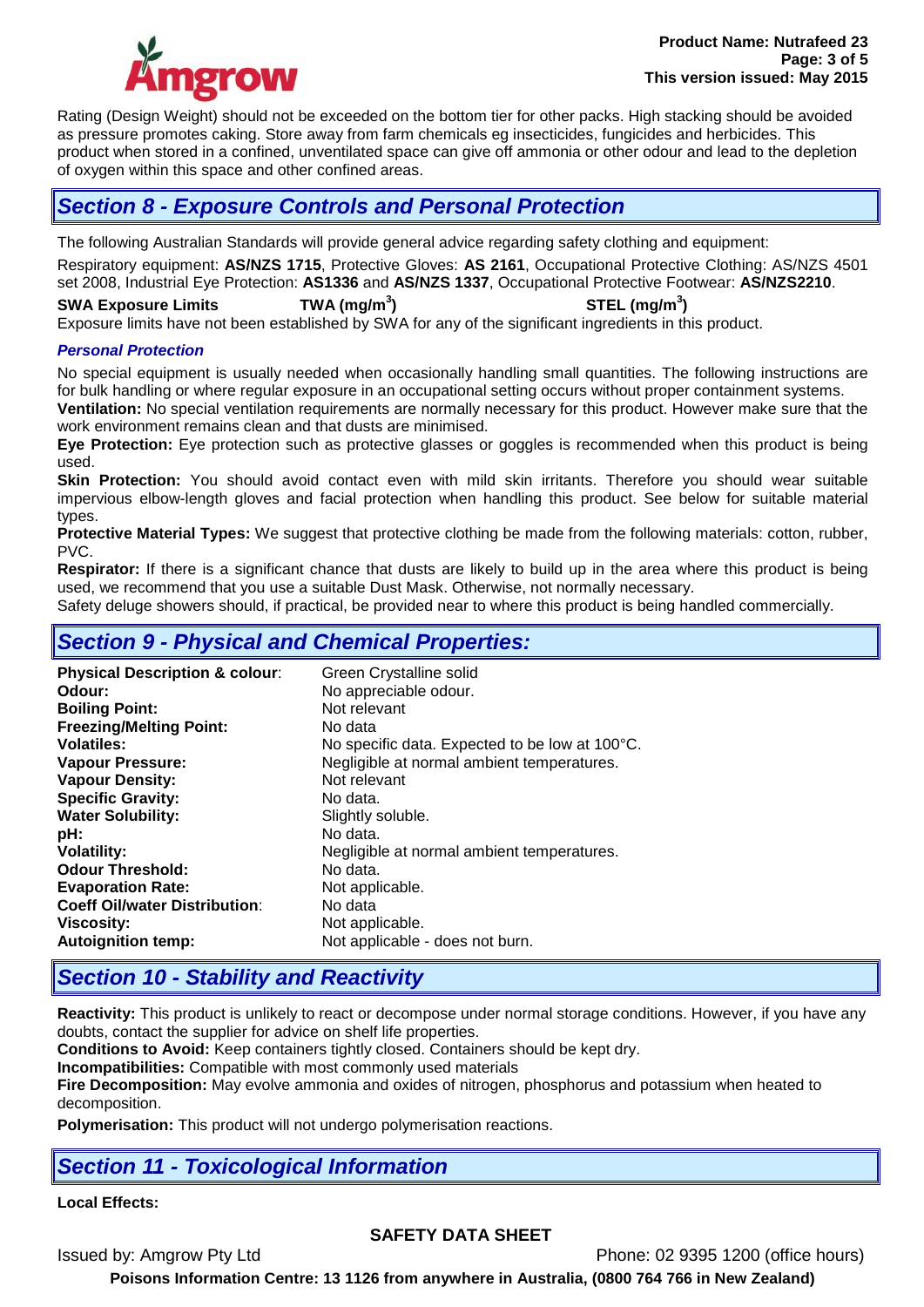

**Target Organs:** There is no data to hand indicating any particular target organs.

## *Potential Health Effects*

**Health Hazard Summary:** Low toxicity. This product may only present a hazard with eye contact, prolonged and repeated skin contact or with dust inhalation at high levels

**Eye:** Low to moderate irritant. Exposure may result in irritation, pain and redness

**Inhalation:** Low irritant. Over exposure may result in mucous membrane irritation of the nose and throat with coughing.

**Skin: Non –** low irritant. Prolonged and repeated use may result in slight irritation. Some individuals with sensitive skin may experience adverse skin reactions and would be advised to discontinue use.

**Ingestion:** Low toxicity. With large doses, ingestion may result in nausea, vomiting and gastrointestinal irritation. **Toxicity Data:** No LD50 data available for this product.

#### **Carcinogen Status:**

**SWA:** No significant ingredient is classified as carcinogenic by SWA. **NTP:** No significant ingredient is classified as carcinogenic by NTP. **IARC:** No significant ingredient is classified as carcinogenic by IARC.

#### *Classification of Hazardous Ingredients*

#### Ingredient **Risk Phrases**

No ingredient mentioned in the HSIS Database is present in this product at hazardous concentrations.

## *Section 12 - Ecological Information*

This product is unlikely to adversely effect the environment. Salts, acids and bases are typically diluted and neutralised when released to the environment in small quantities. Expected to not be an environmental hazard. Avoid contamination of waterways. Fertilisers, particularly those containing nitrogen and phosphorus can stimulate weed and algal growth in static surface waters. Nitrogen fertilisers can also can also contain or form Nitrate which can contaminate surface and ground water. High nitrate concentrations may render the water unsuitable for human and livestock consumption.

## *Section 13 - Disposal Considerations*

**Disposal:** Dispose of small quantities and empty containers by wrapping with paper and putting in garbage. For larger quantities, if recycling or reclaiming is not possible, use a commercial waste disposal service. This product can usually be used for its intended purpose unless contaminated by substances that make it unsuited. May be suitable for landfill

## *Section 14 - Transport Information*

**UN Number:** This product is not classified as a Dangerous Good by ADG, IATA or IMDG/IMSBC criteria. No special transport conditions are necessary unless required by other regulations.

## *Section 15 - Regulatory Information*

**AICS:** All of the significant ingredients in this formulation are compliant with NICNAS regulations.

# *Section 16 - Other Information*

#### **This SDS contains only safety-related information. For other data see product literature.**

**Acronyms:**

| <b>ADG Code</b>     | Australian Code for the Transport of Dangerous Goods by Road and Rail (7 <sup>th</sup> edition)                        |
|---------------------|------------------------------------------------------------------------------------------------------------------------|
| <b>AICS</b>         | Australian Inventory of Chemical Substances                                                                            |
| <b>SWA</b>          | Safe Work Australia, formerly ASCC and NOHSC                                                                           |
| <b>CAS number</b>   | <b>Chemical Abstracts Service Registry Number</b>                                                                      |
| <b>Hazchem Code</b> | Emergency action code of numbers and letters that provide information to emergency<br>services especially firefighters |

## **SAFETY DATA SHEET**

Issued by: Amgrow Pty Ltd Phone: 02 9395 1200 (office hours)